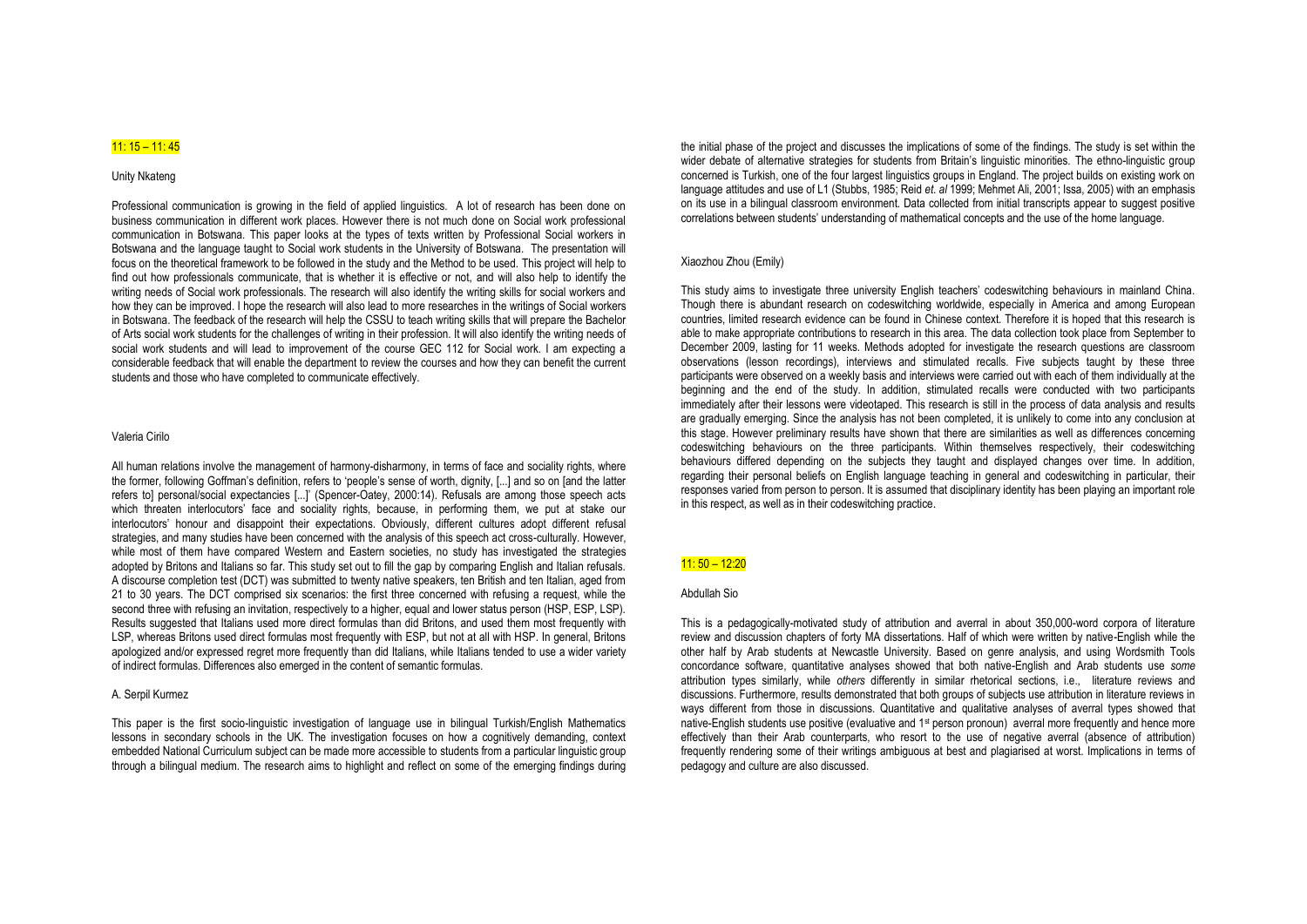Li Sui Sum Bosco

The present study examines the meeting discourse with the aim of exploring how interlocutors use the English language to communicate with each other in intercultural workplace settings in Hong Kong. In Hong Kong, it is quite common for schools and educational institutes employ both the locals and English expatriates to teach the English subject and the composition of these practitioners is highly multicultural. English is very often used as a lingua franca among practitioners. As a result, the respective discourse in English has been chosen as the focus of this research. The present research is based on the theoretical framework of rapport management proposed by Spencer-Oatey (2000). Spencer-Oatey's framework is an expanded framework based on politeness theory (Brown & Levinson, 1987). Spencer-Oatey suggested that the term 'rapport' should be used instead of 'politeness' and two motivational forces underlying the management of relations were maintained including face and sociality rights. The present study examines how people from different cultures and with different first languages interact and communicate with each other in workplaces with reference to the expanded framework of rapport management. This research focuses on two discursive aspects including 1) meeting management, which is more transactional in nature, and 2) the use of humour, which is more relational.

# Maritza Rosas Maldonado

Communication Strategies (CSs) refer to the different mechanisms L2 learners apply to overcome the difficulties they encounter in communicating. Research in this area, although extensive, has not thoroughly examined CSs in interactional contexts and has focused mainly on lexical problems and English as L2. This paper reports on work in progress which focuses on the CSs that Spanish L2 learners apply in face-to-face interactions with other learners (NNSs) and native speakers (NSs) of Spanish. A task methodology was designed so that dyads of NNS-NNS and NNS-NS are observed as they interact through the carrying out of two communicative tasks in a laboratory setting. The collection of data therefore involves video and audio recording, personal observation of participants' interactions and stimulated recall after such interactions. The aim is to gather data on the number and types of CSs used, the extent to which the CSs vary in accordance to the interlocutor and the tasks performed, and the extent to which the interlocutor and the task influence the learners' interactional moves through their use of interactional CSs. In this paper, I will present the methodology used for the data elicitation as well as for the analysis. A further aim will be to present some preliminary findings in relation to the quantity and type of CSs used.

# Fiona Willians

Many postcolonial nations struggle to implement language-in-education policies that simultaneously engender effective learning, are contextually relevant for the nation's citizens, and enable greater participation in the increasingly global world. Debates over such policies often place former colonial languages in opposition to local languages. However, Vanuatu's situation is further complicated by a unique colonial past, in which the islands were ruled jointly by Britain and France. Today's education system is an obvious example of this legacy, as two thirds of schools are English-medium while the remaining third are French-medium. Two issues have been debated in Vanuatu during the thirty years since independence: Firstly, calls have been made for early education to be carried out through the medium of the mother tongue, before transition to one of the European languages. At the same time, a variety of suggestions have been put forward as to how to combine the English-medium and French-medium streams into a single education system. To date, no effective change has been implemented. This paper will argue that the implementation of effective language-in-education policies is hindered by the lingering Anglo-French tensions from the colonial period. The ideological configuration underlying potential changes to the education system will first be summarised, before the ethnographic case study that is being conducted in order to investigate these issues empirically is outlined.

# 12:25 – 12:55

#### Ibrar Butt

This paper is based on ongoing research investigating important differences in writing processes across paperbased and computer-based modes, using 'think-aloud protocols' (TAPs) as a data collection technique. A sequential mixed-methods study design is proposed in which research participants complete equivalent writing tasks in each mode, with TAPs analysed quantitatively and qualitatively. This is achieved by a thorough transcription of the TAPs, their categorisation (apropos *planning*, *revising*, *evaluating*, *editing*, etc.), and statistical analysis of their frequencies. This is followed by a discussion of subjects' TAPs using transcribed verbatim extracts. My prior research with undergraduate FFL participants revealed that, on computer, writers did proportionately less *pre-planning*. An enmeshing of the *planning* and *editing* stages of writing was also visible on the computer, pointing towards a fundamental, if subtle, change of mental and physical approach to given tasks. A current PhD study seeks to explore these phenomena with an undergraduate mix at the University of Bradford.

The presentation aims to set out the planned research programme, explain its significance, and identify key issues. It is argued that etic and emic analyses of TAPs would allow for a greater level of theoretical analysis (e.g. a metaanalysis) to take place; TAPs as verbal data are far too rich to offer a mere etic *or* emic analysis. In this respect, TAPs can be used by researchers with a positivist orientation, excluding immediate meanings of utterances from research interest; and also by nonpositivist researchers, where meanings of subjects' protocols are central.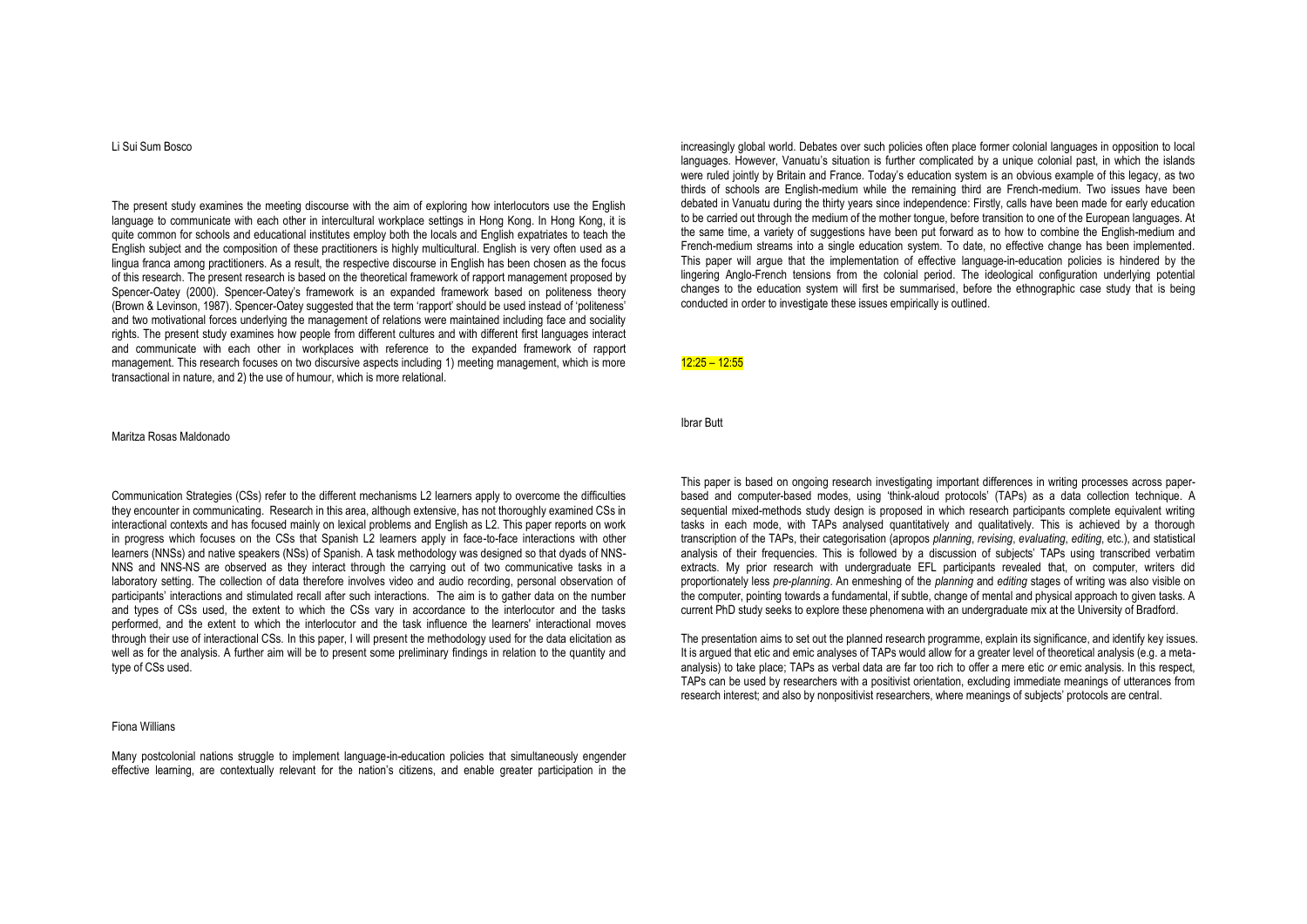## Nathan Stinnette

Addressing global sustainability challenges will require intercultural cooperation on an unprecedented scale. Multinational rganizations are key actors that need to move towards sustainability if society as a whole is to do so, but they face challenges in engaging their employees, who may come from many different countries and cultural backgrounds. More effective management of cultural issues around sustainability engagement within multinationals will allow them to benefit from their employee's talents, skills and creativity as they transition towards a more sustainable future. By identifying a set of values implicit in sustainable development and their relationship to national culture values, the authors develop broad categories of success factors for supporting intercultural sustainability engagement. Within these categories, specific strategies and actions leading to successful engagement are identified. These are based on survey results and 19 interviews with sustainability practitioners and intercultural management experts. An extensive literature review contributes to a conceptual framework for studying the relevance of cultural differences to sustainability engagement and provides additional support for the research findings. The authors incorporate strategies they identified for successful intercultural sustainability engagement into a guidebook, intended to help practitioners working to engage employees of multinationals culturally adapt their approach for their target audiences. This guide is validated and refined by feedback from expert practitioners and consultants and then made available for general use.

## Ozgul Ozbak

This study looks at the orientation and motivation types of Turkish EFL learners at tertiary level from a socioeducational model and self-determination theory perspectives. The literature has reported the use of an integrative-instrumental orientation dichotomy and extrinsic-intrinsic motivation dichotomy interchangeably. However, it is quite possible to see instances where integrative and instrumental orientations stem from either extrinsic or intrinsic sources. (Brown,2000). Therefore, although the two dichotomies look somewhat similar to each other indeed they are not identical (Oxford, 1996) and their investigation separately would be more fruitful to gain a better understanding of the issue. Within this perspective, the present study aims to address the following research questions: What kind of orientation do Turkish university EFL students have? What kind of motivation do they have? Does integrativeness appear in the Turkish EFL setting? Although this exploratory study is descriptive and qualitative, both quantitative and qualitative methods were employed. Forty Turkish university students were given questionnaires followed by semi-structured group interviews for twenty. The questionnaire findings showed that Turkish students have both extrinsic and intrinsic motivation with the former stronger than the latter. Similarly, both instrumental and integrative orientations were found to be adopted by Turkish learners with the instrumental one being the primary concern. The findings from the interviews revealed that although integrativeness is present in the Turkish EFL setting, it is principally related to integration into the English speaking global world and English speaking academia.

# Abdullah Alghamdi

This qualitative study investigates the beliefs and practices that ESP and content area practitioners hold when teaching technical vocabulary in a Saudi Arabian industrial college. In addition to the common domestic complaint among practitioners that teaching technical words can be problematic, the central motive of this work is twofold. Firstly, who should teach technical vocabulary items in an industrial domain i.e., whether it is the job of ESP teachers or content area ones (e.g., Spack 1988, Esteban & Martos 2002) or it is the task of both parties (e.g., Nation 2001, Dudley-Evans & St John1998, Tabtabaei 2007). Secondly, how technical vocabulary items should be taught i.e., direct versus indirect linguistic and scientific techniques that practitioners usually employ in order to obtain their goal(s) (e.g., Nation 2001, Gairns & Redman 1986, Allen 1983). These issues were examined through the following research questions: Do ESP and content area practitioners hold the same beliefs on how to teach technical vocabulary and who should teach them? Are there any similarities between ESP and content area practitioners in their teaching of technical vocabulary items? Are there any within-group differences among ESP and content area teachers in their teaching of technical vocabulary items? Do ESP and content area practitioners' beliefs match their actual classroom practices? Methodologically, six ESP and six subject practitioners in three different subjects i.e., (electronics, mechanics and management) were pre- interviewed, observed and postinterviewed over almost a full semester at the college. Semi-structured interviews and observations followed by document analysis. The initial findings of data analysis and interpretation shed light on the extent to which practitioners view technical vocabulary teaching as a problematic issue, the similarities/differences of the techniques used by both types of practitioners, the practitioners' views on who should teach this type of vocabulary and finally, the congruence/incongruence between the practitioners' stated beliefs and their actual classroom practices.

#### 14:00 – 14:30

## Pei Chun Liu

This qualitative study investigates the beliefs and practices that ESP and content area practitioners hold when teaching technical vocabulary in a Saudi Arabian industrial college. In addition to the common domestic complaint among practitioners that teaching technical words can be problematic, the central motive of this work is twofold. Firstly, who should teach technical vocabulary items in an industrial domain i.e., whether it is the job of ESP teachers or content area ones (e.g., Spack 1988, Esteban & Martos 2002) or it is the task of both parties (e.g., Nation 2001, Dudley-Evans & St John1998, Tabtabaei 2007). Secondly, how technical vocabulary items should be taught i.e., direct versus indirect linguistic and scientific techniques that practitioners usually employ in order to obtain their goal(s) (e.g., Nation 2001, Gairns & Redman 1986, Allen 1983). These issues were examined through the following research questions: Do ESP and content area practitioners hold the same beliefs on how to teach technical vocabulary and who should teach them? Are there any similarities between ESP and content area practitioners in their teaching of technical vocabulary items? Are there any within-group differences among ESP and content area teachers in their teaching of technical vocabulary items? Do ESP and content area practitioners' beliefs match their actual classroom practices? Methodologically, six ESP and six subject practitioners in three different subjects i.e., (electronics, mechanics and management) were pre- interviewed, observed and postinterviewed over almost a full semester at the college. Semi-structured interviews and observations followed by document analysis. The initial findings of data analysis and interpretation shed light on the extent to which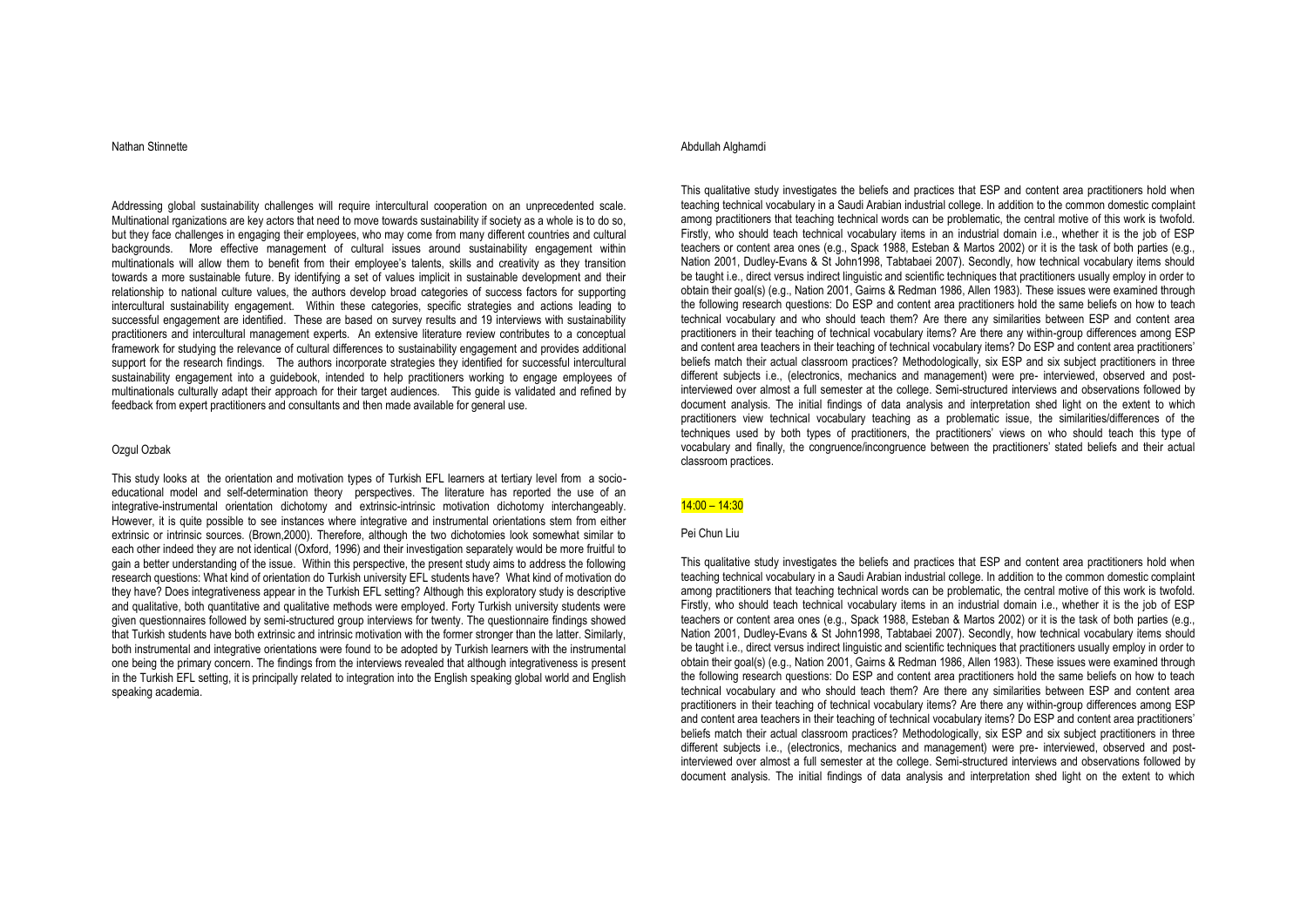practitioners view technical vocabulary teaching as a problematic issue, the similarities/differences of the techniques used by both types of practitioners, the practitioners' views on who should teach this type of vocabulary and finally, the congruence/incongruence between the practitioners' stated beliefs and their actual classroom practices.

#### Kamsilawati Kamlun

This paper attempts to present a general overview of Reader Response Theory including its nature as well as its highlights. These are appropriate and relevant for my study on the contemporary issue of literary response in L1 as well as in L2. The aim of this study is to investigate literary reading and responses in L1 and L2 by pre-service teachers in Malaysia. A number of researchers in the field of literature and language teaching and learning have argued that the reader response approach has considerable potential in similar field above (Hall, 2005; Miall & Kuiken, 1994; and Hanauer, 1995). However, although empirical research has been conducted to date to determine how reading in the literature and language class affects the students' attitude towards it and how it affects students' reading in L1 and L2 using different approaches and methodology, very little has been done to investigate how reading might influence engagement in a literary text by responding to the text aesthetically and critically. The development of Reader Response Theory is discussed from different perspectives mainly through the eyes of Louise Rosenblatt, Wolfgang Iser, Stanley Fish and other theorists. This is followed by reviews of the literature on student responses to literary texts in L1 as well as L2 and their influence on attitude and engagement toward reading which clearly show that such studies are within the framework discussed. Finally, this paper will present the research questions pertaining to the issues that emerge in specific educational contexts which, in my case, is the Malaysian context.

## Yi-chun (Sherri) Wei

This presentation will focus on the role of reflection, critical in developing learner autonomy, in an online listening course offered in Fu-Jen Catholic University, Taiwan in 2008. In this technology-mediated learning environment, the affordance of technology provided students a chance to do extensive listening as self-study; therefore, their abilities to reflect were critical to the success of their learning. Results of I-statement analysis from listening diaries and reflective accounts will be reported to illustrate how learners ascribe meanings to their own actions, how they recognise their use of metacognitive strategies and how they record their changes over time. Next, the social dimension of reflection revealed in the large number of we-statements emerging from the data will be discussed. In language pedagogy, the image of reflection has been typified as self report activities in which learners monitors, evaluate and examine their language learning process. This aspect of reflection no doubt is effective in heightening learners' awareness; however, the social dimension of reflection reveals rich personal history and prior learning experiences that is worth further investigation. Lastly, the interview data will provide students' point of view to counterbalance results of I-statement analysis and my observation as a teacher. Based on this understanding of both individual and social dimensions of reflection, I will then argue that diaries are a powerful pedagogical and research tool for language teachers and researchers to gain a more rounded understanding of language learners.

## Jang Ho Lee

In Second Language Acquisition (SLA) literature there has been a considerable theoretical debate over the issue of teachers' use of the students' first language, a phenomenon sometimes referred to as 'code-switching'. Yet to date there has been little study of the effect of teachers' use of code-switching (CS) on the second language learning itself. Therefore the aim of this research was to study the effect of teachers' CS on the learning of English word meanings by two age groups – 19 and 12-year – old EFL students in Korea.To this end, this study implemented a quasi-experimental design but conducive to ecological validity, drawing on intact EFL classrooms of two kinds: one with monolingual English teachers (English-only condition) and the other with bilingual teachers who speak mainly English but occasionally switch to Korean to explain unknown English words (CS condition). Under these two different instructional types, the participants – 286 adult and 443 young learners – were encouraged to learn previously unknown English words, drawn from reading texts, through their teachers' explanations. The study also employed a participant questionnaire and follow-up interviews, so as to shed light on the issue of teacher CS from the learners' perspective. The results reveal that, for both age groups, the teachers' CS by and large yielded better learning results, in terms of vocabulary gains, than English-only instruction. However, an inspection of the effect sizes further shows that young learners, compared with adult ones, might benefit from the CS environment to an even greater degree in the learning of vocabulary. The findings from the questionnaire and interviews further suggest that this differential effect of teachers' CS might be due to the young learners' overwhelming preference for teachers' CS in learning English. These differences both in results and learner perceptions are explained as resulting from proficiency levels on the one hand and levels of maturity on the other. Having discovered these differential effects of teachers' CS on the two age groups, the findings of the present thesis call for a reconsideration of pedagogical decisions regarding L2-only instruction, in particular for young L2 learners.

# 14:35 – 15:05

## Miguel Angel Garcia-Yeste

The aim of this paper is to present my research in progress in the area of cross-cultural communication in ESP. Particularly, the main objectives of this project are: a) to explore how the high/low context dependence index and the individualism/collectivism index influence the design of graphic advertisements of food and beverages in the UK and Spain on a micro and macrolinguistic level, and b) to formulate a set of communicative strategies that will help professionals to create advertising campaigns that are cross-culturally effective. Two corpora of press advertisements have been compiled, and are currently being analyzed by means of two computer programmes, namely ATLAS.ti <sup>®</sup> and SPSS<sup>®</sup>. in order to draw partial conclusions on the communicative styles of press advertising in both countries. Subsequent stages will consist of a contrastive analysis between the results of the previous phase, and the design of a model of communicative strategies for cross-cultural advertising.

## Khawla M. Badwan

Since its emergence in the late 1950s, applied linguistics has carried out the mission of mediation between theory and practice. However, many applied linguists have been quoted criticizing applied linguistics' assumed role of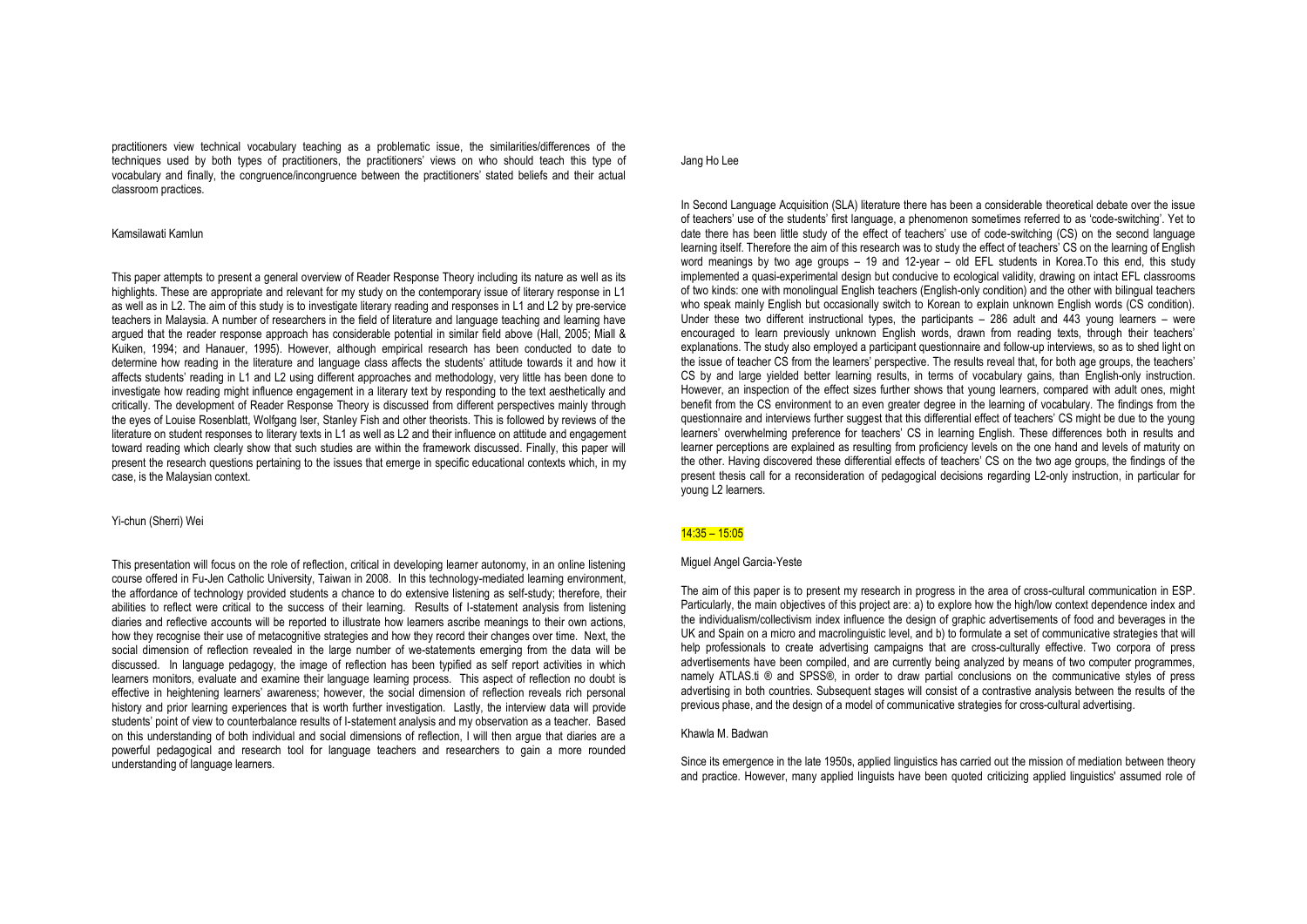mediation. As vague as the term appears, mediation does not have a certain medium that explains how it is done. It seems clear that this term has been taken for granted in the literature of applied linguistics. This study is a practical attempt of mediation that involves a balanced relation between theory and practice. I have defined the tools of mediation as inspired by the critiques of Pennycook, 1994; Kramsch, 1995; Macaro, 2003; Davies, 2007; and Waters, 2009. Therefore, mediation between applied linguists and practitioners requires three tools: (1) introducing a theory that arouses the practitioners' interest, (2) simplifying the theory's discourse , and (3) stimulating rather than imposing pedagogical implications. The study introduces Hall's 'Parasitic Model', chosen based on its specificity and wide applicability, to 12 practising teachers in Palestine. Qualitative and limited quantitative data are collected. The results suggest that simplifying the discourse of the theory encourages practitioners' involvement and interests in having their own pedagogical implications based on the presented theoretical grounds. It is hoped that this study be a gateway towards (a) bridging dichotomous discourse communities where each provides resources to ask and answer new questions, (b) innovating new teachertraining standards by encouraging teachers-as-researchers and teachers-as-critics conventions, and (c) using technology (emails, video-conferencing tools, etc.) in training language teachers across the borders.

#### Yuko Hayashi

Research on child second language acquisition is becoming increasingly important, related to an increase in the number of children in the world who are receiving education in a second language (L2) where their first language (L1) is not widely spoken. This study explores the development of morphological awareness (MA), which concerns the internal structure of words (*unkind*  $\rightarrow$  *un* + *kind*), together with vocabulary size (VS), among L2 children with differing educational/language learning backgrounds and their monolingual peers. Previous research suggested that the word-specific knowledge involved in MA shows links with children's literacy development (e.g., reading and writing) (e.g., McCutchen, et al., 2008; Wang, et al., 2009). In this respect, MA could be considered as one aspect related to depth of vocabulary knowledge (Kieffer & Lesaux, 2008). Hence, this study offers insight into the nature of breadth and depth of L1/L2 (developing) vocabulary knowledge, a critical component of language development. The following groups of children (Years 3-6) are involved: a) English monolinguals; b) L1-Japanese ESL children; c) Japanese-English simultaneous bilinguals (groups a)-c) in England); and d) Japanese monolinguals in Japan. This sampling method allows for the observation of the development of MA and VS which is specific to each language (Japanese and English) and each educational background. At this conference, I wish to present the part of the study which involves b) Japanese ESL (n= 15) and c) simultaneous bilingual children (n=20) in England. I am currently analysing data and wish to present the findings in detail at the conference.

## Jinsong Fan

The past thirty-odd years have witnessed the rapid development of EFL tests in China. In today's China, largescale EFL tests such as the CET (College English Test) are attracting a huge number of test-takers every year. In addition, these EFL tests are normally high-stakes ones and tend to exert strong washback effects on English teaching and learning in China. Also, misuses of these EFL tests have in recent years drawn increasingly serious attention not only from the educational community but the entire society. In many parts of the world, language testing researchers have been working in close collaboration with psychometricians and educationalists to establish standards or codes of practice with a view to further professionalizing the field of language testing.Taking account of the characteristics of EFL testing in China and also of the persistent pursuit of

professionalization in language testing on the international front, we feel it a significant undertaking to establish a set of standards for EFL testing in China so that we can address the specific needs and circumstances of EFL testing in the Chinese context. To establish the standards, we would follow a three-phase research plan: 1) investigating the status quo of EFL testing practices in China so as to further identify the salient features of China's EFL tests and pinpoint the areas in need of further improvement; 2) generating the Code of Practice for China's EFL tests with regard to test construction, evaluation and use; 3) Code validation and revision. For Phase One (which is currently ongoing), the chief research instruments we would adopt are document analysis, interviewing and questionnaire survey. Our investigation will involve a wide range of stakeholders (e.g., FFL exam boards, EFL teachers and learners, EFL test users, etc.) and is expected to paint a representative picture of the current EFL testing practices in China. At Phase two, we will extensively review the standards or codes of practice which have already been established, implemented or validated in other testing contexts. Then based on the investigation at Phase One and the standards review work at Phase 2, we would start to draft the macro-structure and the guidelines of the Code. We believe it is only through attracting the active participation of the prospective users of the Code and the other stakeholders can we ensure that the drafting process is transparent and democratic and the Code can be effectively applied to guiding and evaluating testing practices after it is being generated. Therefore, throughout the drafting process, the voices from the stakeholder groups will be taken into account and integrated into our final product through conferences, interviews and questionnaire surveys. Phase 3 would involve a longitudinal study, focused on the application, validity and impact of the Code. Generating code of practice is a continuous, dynamic process and we will revise our Code accordingly as our research proceeds. Generating code could pose a daunting challenge to every research team, taking account of the vastly diverse contexts in which these EFL tests are developed, administered and used. However, we do believe that it could bring about a momentous step towards better professionalization of EFL testing in China, which will ultimately lead to better fairness, transparency and accountability in testing practices.

#### 15:10 – 15: 40

Rehab Gad

The past thirty-odd years have witnessed the rapid development of EFL tests in China. In today's China, largescale EFL tests such as the CET (College English Test) are attracting a huge number of test-takers every year. In addition, these EFL tests are normally high-stakes ones and tend to exert strong washback effects on English teaching and learning in China. Also, misuses of these EFL tests have in recent years drawn increasingly serious attention not only from the educational community but the entire society. In many parts of the world, language testing researchers have been working in close collaboration with psychometricians and educationalists to establish standards or codes of practice with a view to further professionalizing the field of language testing.Taking account of the characteristics of EFL testing in China and also of the persistent pursuit of professionalization in language testing on the international front, we feel it a significant undertaking to establish a set of standards for EFL testing in China so that we can address the specific needs and circumstances of EFL testing in the Chinese context. To establish the standards, we would follow a three-phase research plan: 1) investigating the status quo of EFL testing practices in China so as to further identify the salient features of China's EFL tests and pinpoint the areas in need of further improvement; 2) generating the Code of Practice for China's EFL tests with regard to test construction, evaluation and use; 3) Code validation and revision. For Phase One (which is currently ongoing), the chief research instruments we would adopt are document analysis,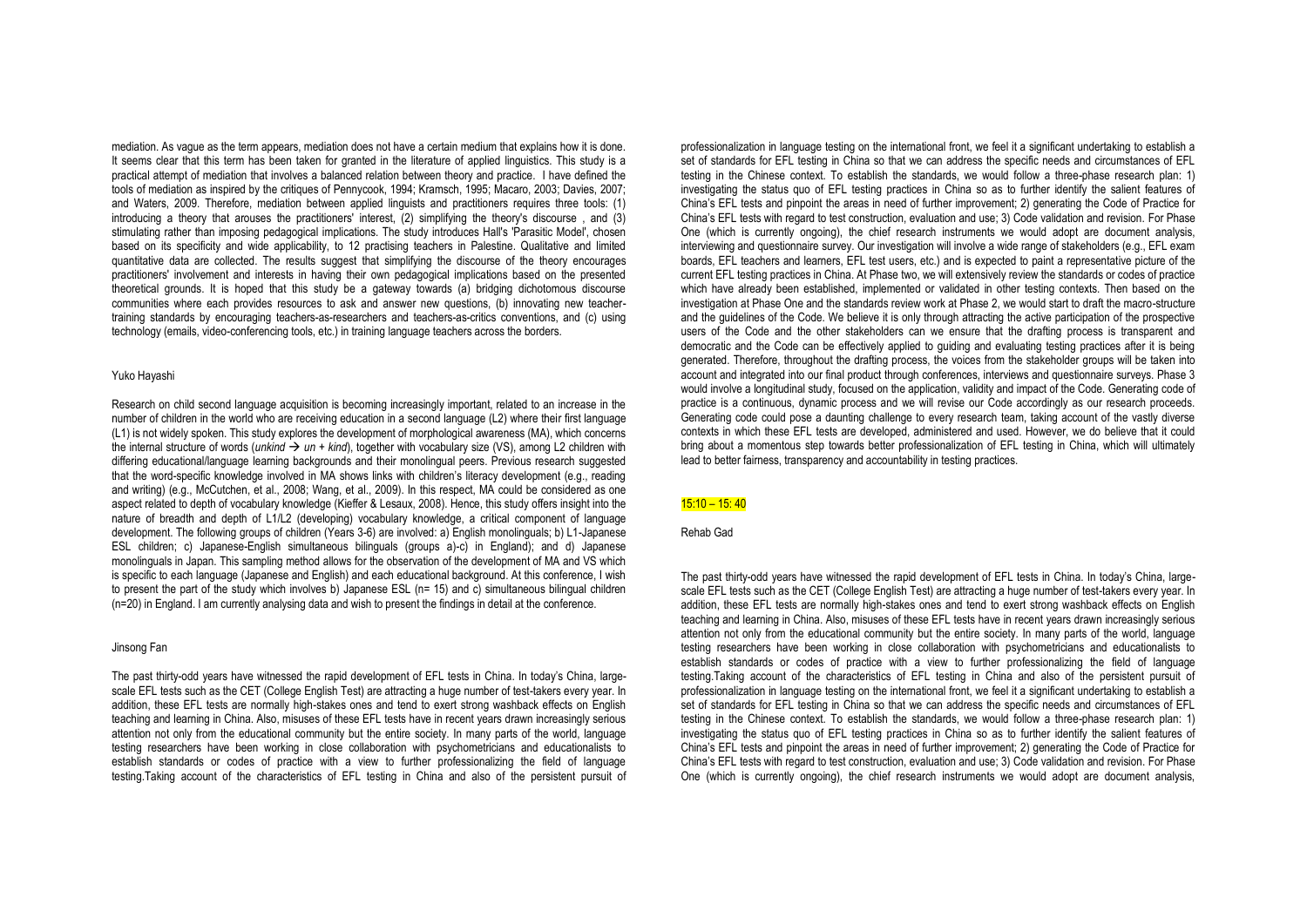interviewing and questionnaire survey. Our investigation will involve a wide range of stakeholders (e.g., EFL exam boards, EFL teachers and learners, EFL test users, etc.) and is expected to paint a representative picture of the current EFL testing practices in China. At Phase two, we will extensively review the standards or codes of practice which have already been established, implemented or validated in other testing contexts. Then based on the investigation at Phase One and the standards review work at Phase 2, we would start to draft the macro-structure and the guidelines of the Code. We believe it is only through attracting the active participation of the prospective users of the Code and the other stakeholders can we ensure that the drafting process is transparent and democratic and the Code can be effectively applied to guiding and evaluating testing practices after it is being generated. Therefore, throughout the drafting process, the voices from the stakeholder groups will be taken into account and integrated into our final product through conferences, interviews and questionnaire surveys. Phase 3 would involve a longitudinal study, focused on the application, validity and impact of the Code. Generating code of practice is a continuous, dynamic process and we will revise our Code accordingly as our research proceeds. Generating code could pose a daunting challenge to every research team, taking account of the vastly diverse contexts in which these EFL tests are developed, administered and used. However, we do believe that it could bring about a momentous step towards better professionalization of EFL testing in China, which will ultimately lead to better fairness, transparency and accountability in testing practices.

#### Amanda Howard

Appraisal observations form part of many teachers' lives, and much has been written about their possible shortcomings, particularly in relation to the impact of an observer on the way in which a teacher behaves. However, research does not appear to have been carried out into teacher appraisal by means of analysis of lesson transcripts, and this forms my contribution to the field of teacher evaluation and classroom discourse. Having just reached the end of the PhD process, the challenges of the final stages are still clear in my mind, as is the way in which understanding of the research increased during this period. This paper therefore aims to provide insight into the means by which the thesis developed over the last months, how the conclusions were reached and the final outcomes of the process.

## Rosa Munoz-Luna

The purpose of this paper is to find common linguistic patterns in a sample of Spanish university students' written production in English. Inspired by Mitchell and Myles's (2004:9-15) analysis on language learning theories, I will analyse these common linguistic behaviours which may clarify different steps in the L2 learning process. For this purpose, the concept of Interlanguage (also referred to as Interlingua) should be described thoroughly and new insights will be provided taking contextual and behavioural factors into account. This description of Interlanguage will determine a number of theoretical standpoints to be used in the analysis of students' written production in English. These pupils' written output clearly shows their particular position along the language learning continuum, thus having direct consequences on their own teaching-learning process. In other words, the practice of scaffolding by the teacher can be then more productively directed towards their individual needs. This study is but a tentative probe which suggests topics for further research. The exams analysed here certainly do not cover all possible errors or situations. After comparing students' Interlanguages and their implications regarding academic marks, I conclude that discursive proficiency is only accessible for those with well-developed L2 lexical knowledge. This revision of Interlanguage theory provides a more comprehensive way of dealing with learners' errors. They are not perceived as something negative but as a construction of their own process of learning.

#### Brahim Machaal

The purpose of this paper is to find common linguistic patterns in a sample of Spanish university students' written production in English. Inspired by Mitchell and Myles's (2004:9-15) analysis on language learning theories, I will analyse these common linguistic behaviours which may clarify different steps in the L2 learning process. For this purpose, the concept of Interlanguage (also referred to as Interlingua) should be described thoroughly and new insights will be provided taking contextual and behavioural factors into account. This description of Interlanguage will determine a number of theoretical standpoints to be used in the analysis of students' written production in English. These pupils' written output clearly shows their particular position along the language learning continuum, thus having direct consequences on their own teaching-learning process. In other words, the practice of scaffolding by the teacher can be then more productively directed towards their individual needs. This study is but a tentative probe which suggests topics for further research. The exams analysed here certainly do not cover all possible errors or situations. After comparing students' Interlanguages and their implications regarding academic marks, I conclude that discursive proficiency is only accessible for those with well-developed L2 lexical knowledge. This revision of Interlanguage theory provides a more comprehensive way of dealing with learners' errors. They are not perceived as something negative but as a construction of their own process of learning.

# 16: 10 – 16:40

# Jennifer Jaeyeon Heo

Along with rapid globalization and the emergence of English as an international language, English language teaching in East Asian countries has gone through many changes, challenges and paradigm shifts in terms of educational policy for the last two decades (Nunan 2003). For instance, in several East Asian countries such as Japan, Korea, Hong Kong and Taiwan, team teaching practices have become prevalent in EFL (English as a Foreign Language) classrooms, where native and local English teachers work together. As a result, great attention has been paid to the importation of foreign teachers from English-speaking countries. Korea is not an exception in this innovative trend, as it also has been experiencing dynamic changes such as the EPIK (English Programme in Korea) scheme in English education. The aim of my initial research is to investigate the team teaching experiences of foreign and local English teachers in Korean secondary schools as well as to illuminate team teachers' professional development in this context.

#### Gulnissa Makhanova

One of the central questions determining education and wider social discourses is what makes a good teacher and what are qualities of a good teacher. Researchers have been long interested in characteristics of good teachers. However, teachers' views on this topic have been more frequently heard than those of learners. Learners' beliefs, perceptions and ideas are important, if we take into account general shift towards more learner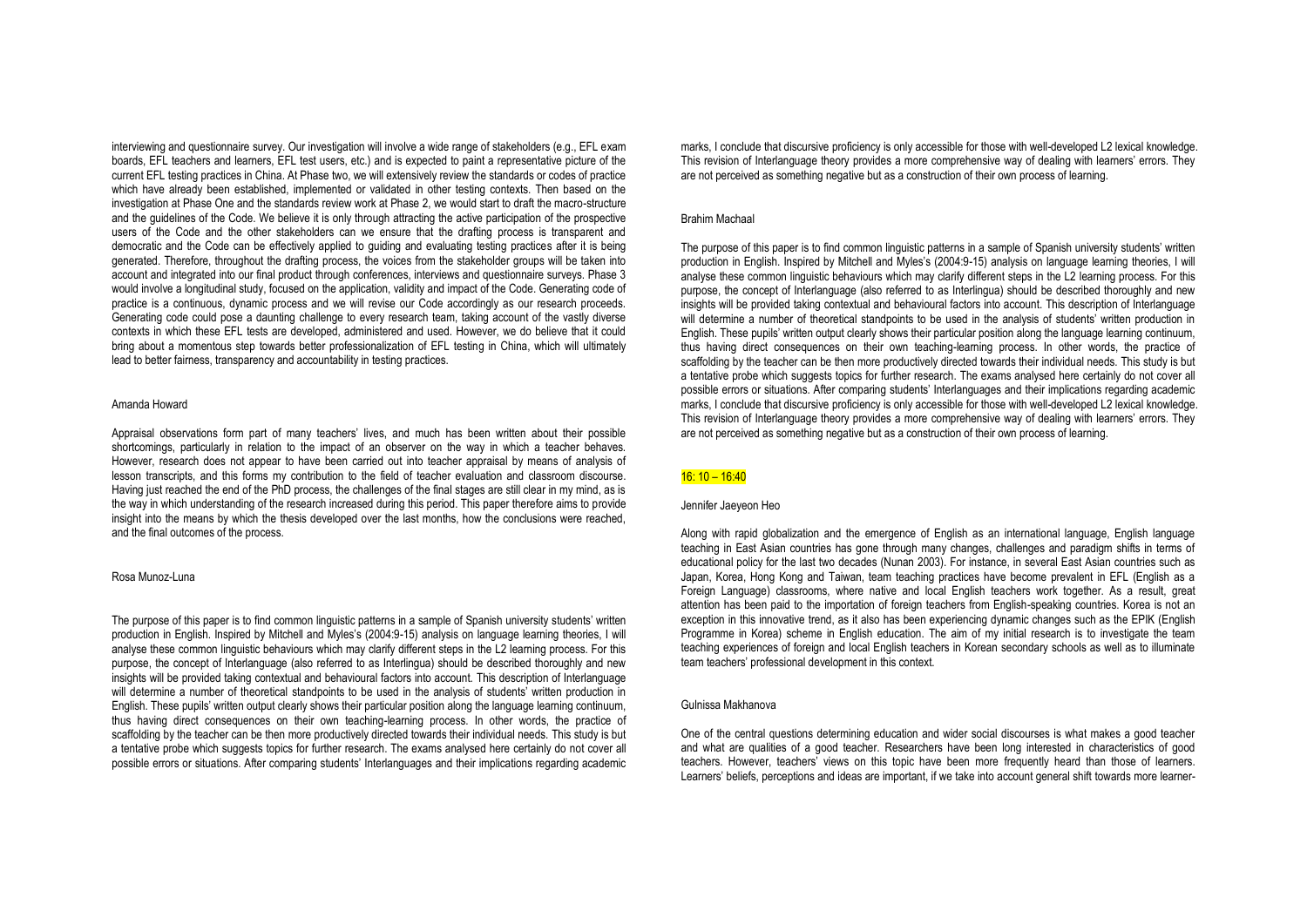centred approaches in education and language teaching. The presentation will describe the background, rationale and method of data collection for my research project which examines Kazakhstani students' perceptions of a good teacher of English. Qualitative methods (semi-structured interviews and 'co-participant' validation) are employed to investigate Kazakhstani students' expectations and conceptions of a good teacher. Preliminary results of data analysis will be also outlined in the presentation.

#### Florentina Taylor

Although in recent years there have been repeated calls for a reconsideration of the language learner as a real person and the hub of an intricate social network rather than a theoretical abstraction, such research is still scarce in foreign language learning. This paper reports some partial findings of a doctoral mixed-method investigation – now in its final stage – that has addressed this penury. Concentrating on adolescent foreign language learners, the paper will comprise a brief theoretical rationale for conducting the investigation, succinct methodological details and the discussion of some research results indicating that there is a strong connection between students' classroom identity (i.e., whether or not they can be 'themselves' in class) and their perceived L2 competence, affective appraisals, internal and external frames of reference, learning orientation, interest and attributions for success and failure. Theoretical and practical implications will also be discussed.

#### Aspalila Shapii

Learner-centredness has been prescribed as the main thrust in Malaysian curriculum under the New Integrated Primary Curriculum or KBSR (in Malay acronym). In ELT, learner-centred approaches are characterised by fundamental principles comprising of (a) involvement of learners in collaborative efforts between the teachers in the learning process i.e, planning objectives, activities and evaluation (Nunan, 1988); (b) identification and acknowledgement of learners' different needs and levels (Brindley, 1984; Nunan, 1989); (c) opportunities for participation particularly interactions in the target language (Anton, 1999); (d) ongoing evaluation and feedback including self-evaluation and teacher-evaluation (Nunan, 1988); (e) awareness activities for development and training of learners' learning skills; (f) variety of learning activities such as pair work and group work (Anton, 1999) and (f) preferably using authentic materials to suit different levels and needs. This presentation aims to present the challenges teachers faced in implementing some of the above learner-centred principles in their classrooms. The data from the semi-structured interviews conducted revealed the main challenge was the struggle to balance the perceived importance of classroom practices with fulfilling the target-oriented culture the education system. Secondly, the centrally-supplied teaching resources (textbooks and course wares) were unsuitable for learners from diverse abilities and backgrounds. Next, the constraints of time to implement discovery/ collaborative based learning activities using group work; and finally, teachers' lack of necessary skills to for example, conduct needs analysis, adapt materials to suit learners' needs, conduct discovery learning and ongoing evaluation activities. Teachers' recommendations regarding these challenges will also be presented.

# 16:45 – 17:15

#### Bianca Sauer

L2-students are often advised to read extensively, but reading alone is too slow for effective vocabulary acquisition. Can this be compensated by an increased quality of exposure to textual input and engagement with language? This study expands current theoretical understanding by exploring effects of three variables: Cognitive involvement was operationalized by the 'Involvement Load Hypothesis' (Laufer & Hulstijn, 2001). It predicts that the more elaborate cognitive processes involved in making sense of an unknown word in textual input, the more likely is word acquisition. Involvement load was operationalised as motivational (*need*) and cognitive (*search*, *evaluation*) components. Textual enhancement: Textual input enhancement seemingly impacts on directing L2readers' attention to unknown words and on increasing their potential of elaborating word processing. Here, bold type and L2-glosses are used. Peer interaction: Donato (1994) argued that peer-interaction potentially fosters the appropriation of linguistic knowledge by individuals sharing fragmentary L2-knowledge and who are able to collaboratively accomplish tasks they might not have been able to complete alone. This variable explores the impact on vocabulary acquisition. Whereas these three variables have been investigated separately, there is evidence that they all contribute to lexical L2-development. Recent research shows that their effects are differential and should be investigated conjointly. *Methodology*: EFL-students complete reading tasks representing different levels of cognitive involvement individually or collaboratively. Immediate and delayed word learning is assessed. Quantitative data are examined using multivariate analysis and complemented by qualitative data, retrospective interviews and student-student conversations' audio recordings. These reveal other task-induced factors affecting learners' involvement with vocabulary and foster a better understanding of how cognitive involvement can be measured.

## Neil Lloyd Morgan

S.L.A. conceptualizations of the nature of the influence of a learner's L1 on acquisition of / performance in a second or subsequent language (have) frequently take(n) the form of simplified gestalts. Thus, the view of L1 as an 'interference', 'inhibiting' the smooth acquisition of L2 was superseded ( a la Kuhn ) by a view of L1 as a 'facilitative resource' to be drawn upon in L2 acquisition. Such 'either/or' dichotomies, however, almost certainly obscure a far more nuanced reality, in which connection the present inquiry will seek to explore the possibility of alternative representations, in which oppositional tendencies are not necessarily presented as being mutually exclusive. This cross-linguistic dimension is then applied to the notion of 'language awareness', and incorporated as a dedicated module within a fifteen-week pre-service I.T.E. developmental program for N.N.S. trainee L2 instructors in respect of the Japanese E.F.L. context. This 'evaluative' case study is currently ongoing, and will explore, inter alia, the program participants' perceptions of a range of issues at the L1 Japanese / L2 English 'interface', the perceived benefits – if such there be – to the I.T.E. program participants of an explicitly crosslinguistic approach to 'language awareness' both in terms of the participants' L2 language development and their development as trainee L2 English instructors, and the degree to which such an approach might enhance the perceived value of an I.T.E. program for non-native speaker trainees in the eyes of program 'stakeholders'. The essentially qualitative methodology will make use of a range of – primarily introspective – modes of data generation, and thematic analysis will inform both the interpretation of data and the representation of research findings.